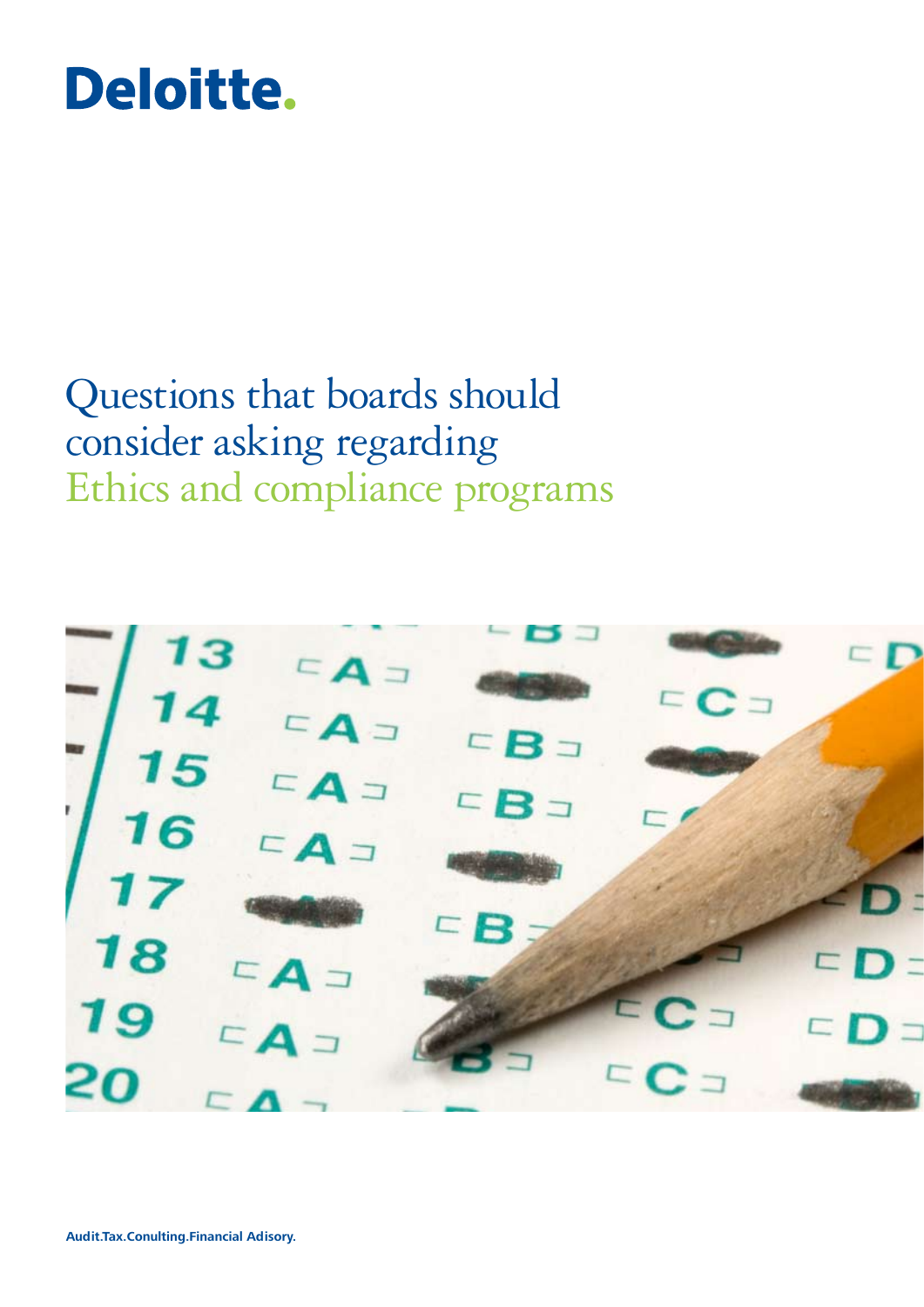Building a culture of ethics and compliance within an organization is a business imperative. From the boardroom to the mailroom, everyone should adhere to the same standards. The director's role in oversight of an organization's ethics and compliance program is important to its success. An effective ethics and compliance program requires senior management involvement, organization wide commitment, an effective communications system, and an ongoing monitoring system. Some questions that will assist board members in assessing whether elements of an effective ethics and compliance program are in place include:

- Does the tone at the top, as communicated by senior management, demonstrate to every employee that ethics and compliance are vital to continued business success? Does the organization's culture support making ethical and compliant choices?
- • How has the organization supported the ethics and compliance program through training and communication efforts?
- • Can you describe the process for assessing ethics and compliance risks within the organization? Has the organization ever performed a cultural assessment?
- How is the current ethics and compliance program structured? Does it cover the organization's global operations? Has it addressed the high-priority areas? Has the organization's ethics and compliance program and code of ethics/conduct been updated periodically. Has the organization reevaluated its internal reporting mechanisms in light of these regulations?
- • Does the organization have an ethics and compliance officer? Is a senior executive with adequate time, financial resources, and board access in charge of the program? Are there dedicated, full-time resources?
- Does the code include statements regarding responsibilities to employees, shareholders, suppliers, customers, and the community at large, and is it distributed to all relevant parties, including the Board, employees, management and vendors?
- Does a reporting process exist to keep the board informed on ethics and compliance issues, as well as the actions taken to address those issues? Is ethics and compliance a regular board agenda item?
- Is there an effective and utilized reporting mechanism in place to let all employees raise ethics and compliance issues without fear of retribution? Is there an anonymous reporting mechanism or helpline? Who fields the follow-ups on concerns raised through the helpline? Are audit committee members or the audit chair named as an additional outlet for employee concerns?
- • What type of ongoing monitoring and auditing processes are in place to assess the effectiveness of the program? Is the code and ethics and compliance program reviewed at least annually by senior management to determine if it needs updating due to business, legal, or regulatory changes? Does Audit Committee conduct reviews? Are employee surveys conducted? Has the program been reviewed by outside consultants/experts for possible improvement?
- Does the organization regularly and systematically scrutinize the sources of compliance failures and react appropriately? Does management take action on reports? Are employees appropriately and consistently disciplined?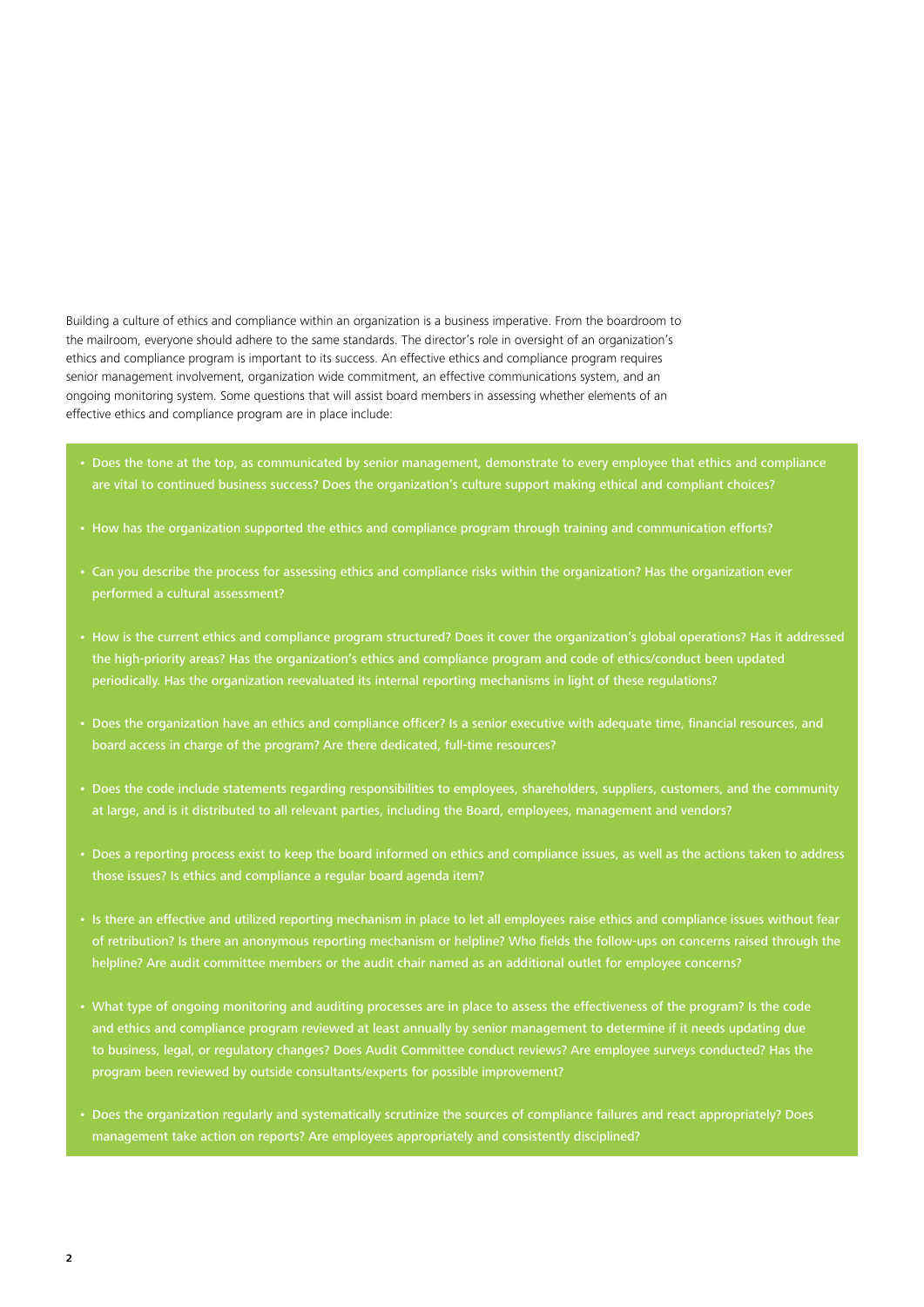# **Contacts**

P. R. Ramesh Tel.: +91 (22) 6667 9127 Email: pramesh@deloitte.com

Abhay Gupte Tel.: +91 (22) 6681 0600 Email: agupte@deloitte.com